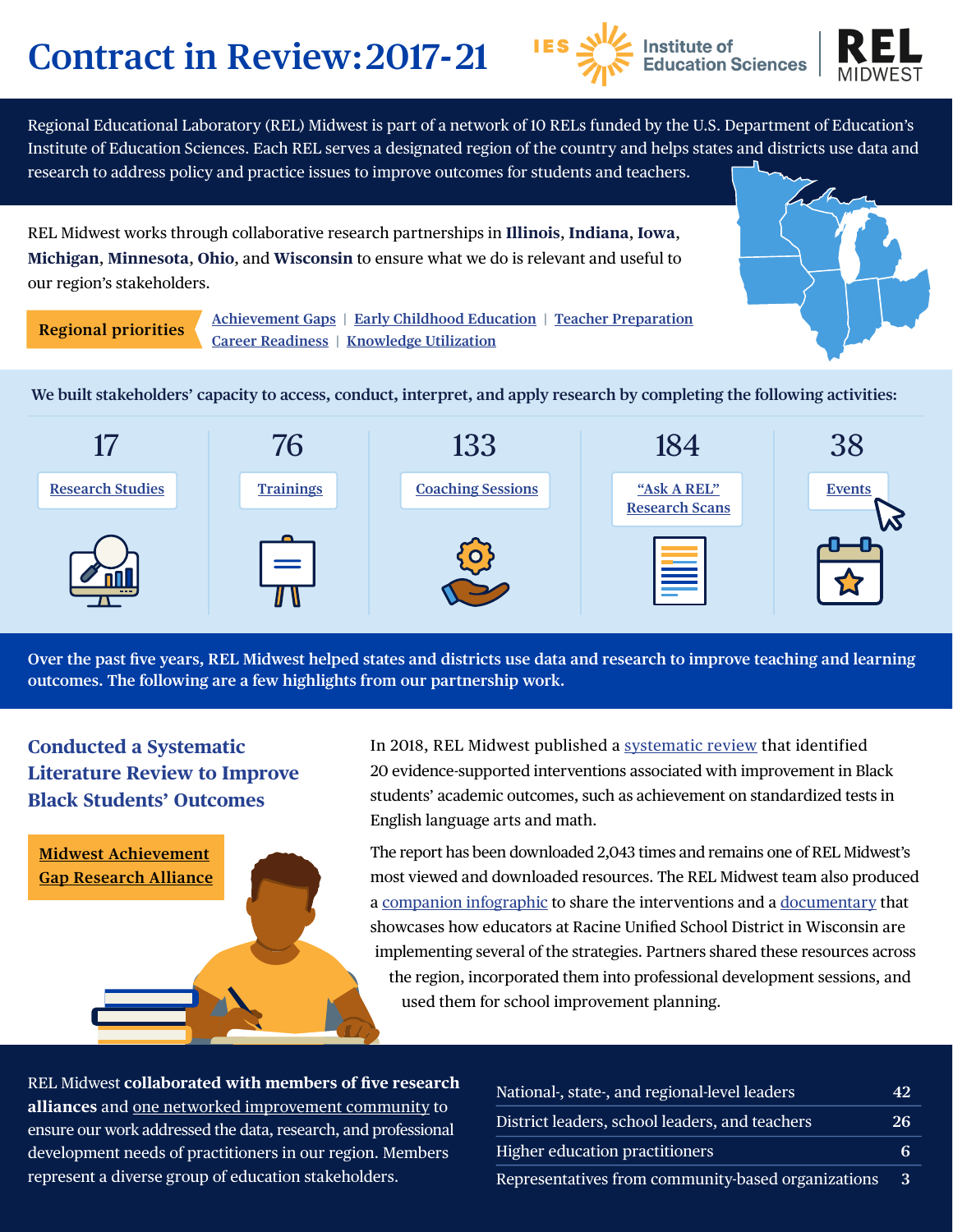**Identified Practices and Policies to Increase the Number of High-Quality Teachers in Michigan** 

**[Midwest Alliance to Improve](https://ies.ed.gov/ncee/edlabs/regions/midwest/partnerships/midwest_alliance_to_improve_teacher_preparation.aspx)  [Teacher Preparation](https://ies.ed.gov/ncee/edlabs/regions/midwest/partnerships/midwest_alliance_to_improve_teacher_preparation.aspx)** 

In 2021, REL Midwest published [a study that examines why so many](https://ies.ed.gov/ncee/edlabs/projects/project.asp?projectID=4618) [certified teachers no longer teach in Michigan public schools](https://ies.ed.gov/ncee/edlabs/projects/project.asp?projectID=4618). The study identified increased salary and simplification of certification requirements as desired incentives for teachers to consider returning to the classroom. REL Midwest created a companion [infographic](https://ies.ed.gov/ncee/edlabs/regions/midwest/pdf/REL_MW_Understanding_the_Incentives_that_Could_Motivate_Certified_Nonteaching_Teachers_to_Teach_in_Michigan.pdf) and [documentary](https://ies.ed.gov/ncee/edlabs/regions/midwest/videos/teachers-who-arent-teaching.aspx) to communicate the study findings.

The Michigan Department of Education drew on the study findings and launched the ["Welcome Back Proud Michigan Educator](https://www.michigan.gov/mde/0,4615,7-140-5683_14795_83462-556448--,00.html) [Campaign](https://www.michigan.gov/mde/0,4615,7-140-5683_14795_83462-556448--,00.html)," an initiative that seeks to recruit individuals with expired teacher certificates back into the teacher workforce.



## **Supported the Adoption of Evidence-Based Practices in Districts and Schools**

The Every Student Succeeds Act (ESSA) requires school districts to use evidence-based strategies to support school improvement and student learning. In 2017, REL Midwest began [coaching staff from the Ohio](https://ies.ed.gov/ncee/edlabs/regions/midwest/blogs/states-equip-school-districts-adopt-evidence-based-interventions.aspx)  [Department of Education on the ESSA tiers of evidence](https://ies.ed.gov/ncee/edlabs/regions/midwest/blogs/states-equip-school-districts-adopt-evidence-based-interventions.aspx) and developed a [crosswalk tool](https://ies.ed.gov/ncee/edlabs/regions/midwest/training-and-coaching/ESSA-clearinghouse-evidence-crosswalk.aspx) that shows how ESSA evidence tiers align with ratings from popular research clearinghouses, such as the What Works Clearinghouse.

In response to requests from Midwest state education agency staff who accessed these resources, REL Midwest hosted a [webinar](https://ies.ed.gov/ncee/edlabs/regions/midwest/events/2020/march-6.aspx) and produced a [video](https://ies.ed.gov/ncee/edlabs/regions/midwest/blogs/understanding-essa-evidence-tiers-video.aspx) that explains the ESSA evidence standards and how they affect school and district leaders' selection of school improvement interventions.

**Established Networked Improvement Communities to Improve High School Graduation Rates** 

**[Midwest Alliance to Improve](https://ies.ed.gov/ncee/edlabs/regions/midwest/partnerships/midwest-alliance-to-improve-knowledge-utilization.aspx)** 

**[Knowledge Utilization](https://ies.ed.gov/ncee/edlabs/regions/midwest/partnerships/midwest-alliance-to-improve-knowledge-utilization.aspx)** 

**[Midwest Career Readiness](https://ies.ed.gov/ncee/edlabs/regions/midwest/partnerships/midwest_career_readiness_research_alliance.aspx) [Research Alliance](https://ies.ed.gov/ncee/edlabs/regions/midwest/partnerships/midwest_career_readiness_research_alliance.aspx)** 

In 2019, REL Midwest staff worked with state and district partners in Minnesota to form a networked improvement community (NIC) of alternative learning center (ALC) practitioners in the Minneapolis–St. Paul area.

REL Midwest produced a [video](https://ies.ed.gov/ncee/edlabs/regions/midwest/videos/using-data.aspx) that illustrates how staff [coached NIC](https://ies.ed.gov/ncee/edlabs/regions/midwest/blogs/setting-goals-graduation-rates.aspx) [participants on how to implement Plan-Do-Study-Act](https://ies.ed.gov/ncee/edlabs/regions/midwest/blogs/setting-goals-graduation-rates.aspx) 

[cycles](https://ies.ed.gov/ncee/edlabs/regions/midwest/blogs/setting-goals-graduation-rates.aspx) to improve credit recovery strategies and, ultimately, raise high school graduation rates at ALCs. By February 2021, one ALC participating in the NIC reported that the center experienced a 27 percentage point increase in students completing one or more recovery credits.

During the 2020/21 school year, REL Midwest staff built upon this work by [developing a second](https://ies.ed.gov/ncee/edlabs/regions/midwest/blogs/virtual-NIC-lessons-learned.aspx)  [NIC with a new cohort of ALC teachers and leaders](https://ies.ed.gov/ncee/edlabs/regions/midwest/blogs/virtual-NIC-lessons-learned.aspx)  [from rural areas of Minnesota](https://ies.ed.gov/ncee/edlabs/regions/midwest/blogs/virtual-NIC-lessons-learned.aspx).